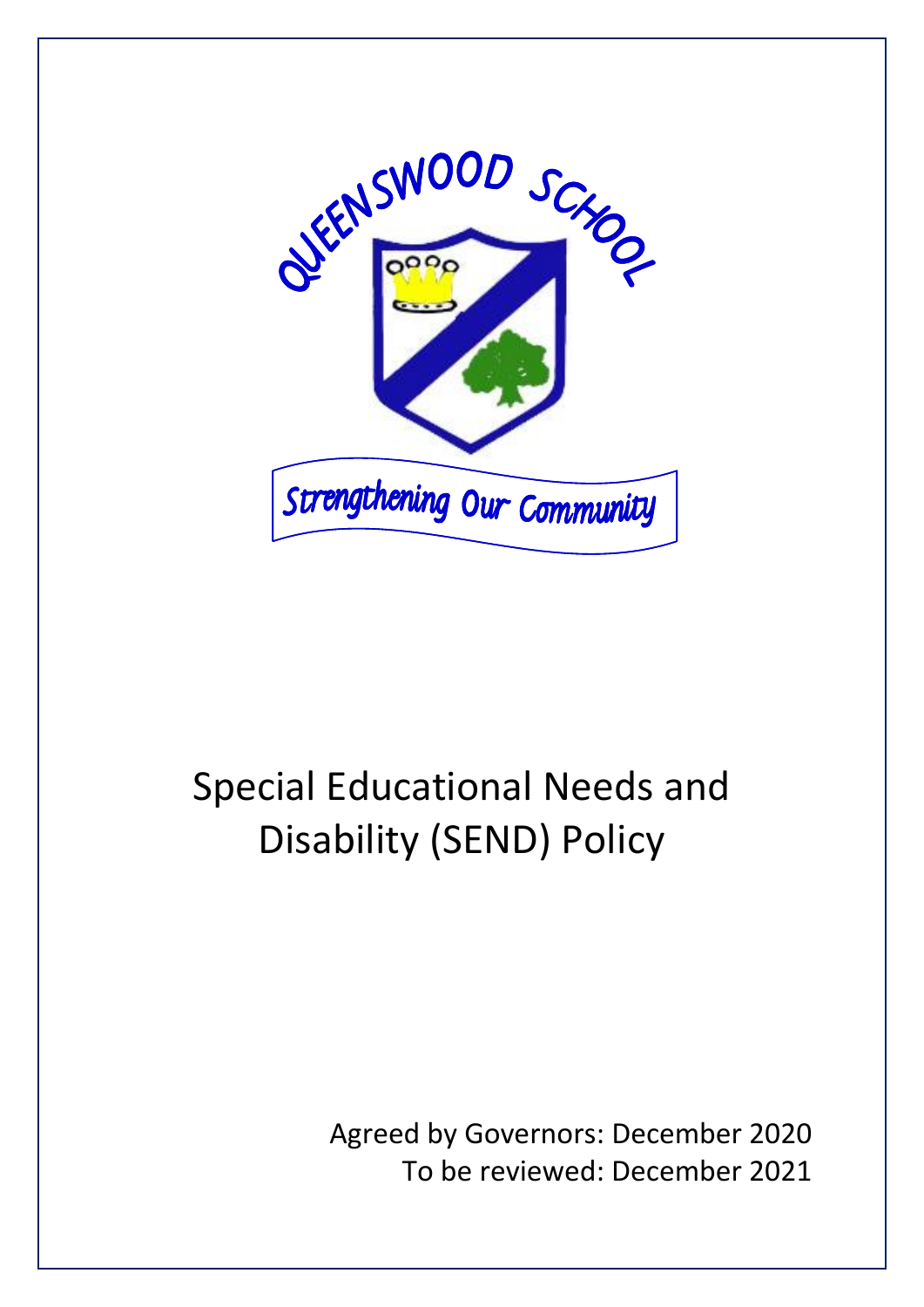#### **SECTION 1: Compliance:**

This policy is written in line with the SEND Code of Practice  $0 - 25$  (DofE 2015). All the information outlined is in line with information and support given from Telford and Wrekin's Local Offer.

## **Contextual information:**

All mainstream providers (schools and academies) have a similar approach to meeting the needs of pupils with Special Educational Needs and are supported by the Local Authority to ensure that all pupils, regardless of their specific needs, make the best possible progress in school.

All schools are supported to be as inclusive as possible, with the needs of pupils with Special Educational Needs and Disabilities being met in a mainstream setting wherever possible.

The four broad 'areas of need' are:

- **Communication and Interaction,** *Children and young people with speech, language and communication needs (SLCN) have difficulty in communicating with others. This may be because they have difficulty saying what they want to, understanding what is being said to them or they do not understand or use social rules of communication. The profile for every child with SLCN is different and their needs may change over time. They may have difficulty with one, some or all of the different aspects of speech, language or social communication at different times of their lives.*
- *Children and young people with ASD, including Asperger's Syndrome and Autism, are likely to have particular difficulties with social interaction. They may also experience difficulties with language, communication and imagination, which can impact on how they relate to others.*
- **Cognition and Learning,** *Support for learning difficulties may be required when children and young people learn at a slower pace than their peers, even with appropriate differentiation. Learning difficulties cover a wide range of needs, including moderate learning difficulties (MLD), severe learning difficulties (SLD), where children are likely to need support in all areas of the curriculum and associated difficulties with mobility and communication, through to profound and multiple learning difficulties (PMLD), where children are likely to have severe and complex learning difficulties as well as a physical disability or sensory impairment.*
- *Specific learning difficulties (SpLD), affect one or more specific aspects of learning. This encompasses a range of conditions such as dyslexia, dyscalculia and dyspraxia.*
- **Social, Emotional and Mental Health difficulties,** *Children and young people may experience a wide range of social and emotional difficulties which manifest themselves in many ways. These may include becoming withdrawn or isolated, as well as displaying challenging, disruptive or disturbing behaviour. These behaviours may reflect underlying mental health difficulties such as anxiety or depression, selfharming, substance misuse, eating disorders or physical symptoms that are medically unexplained. Other children and young people may have disorders such as attention deficit disorder, attention deficit hyperactive disorder or attachment disorder.*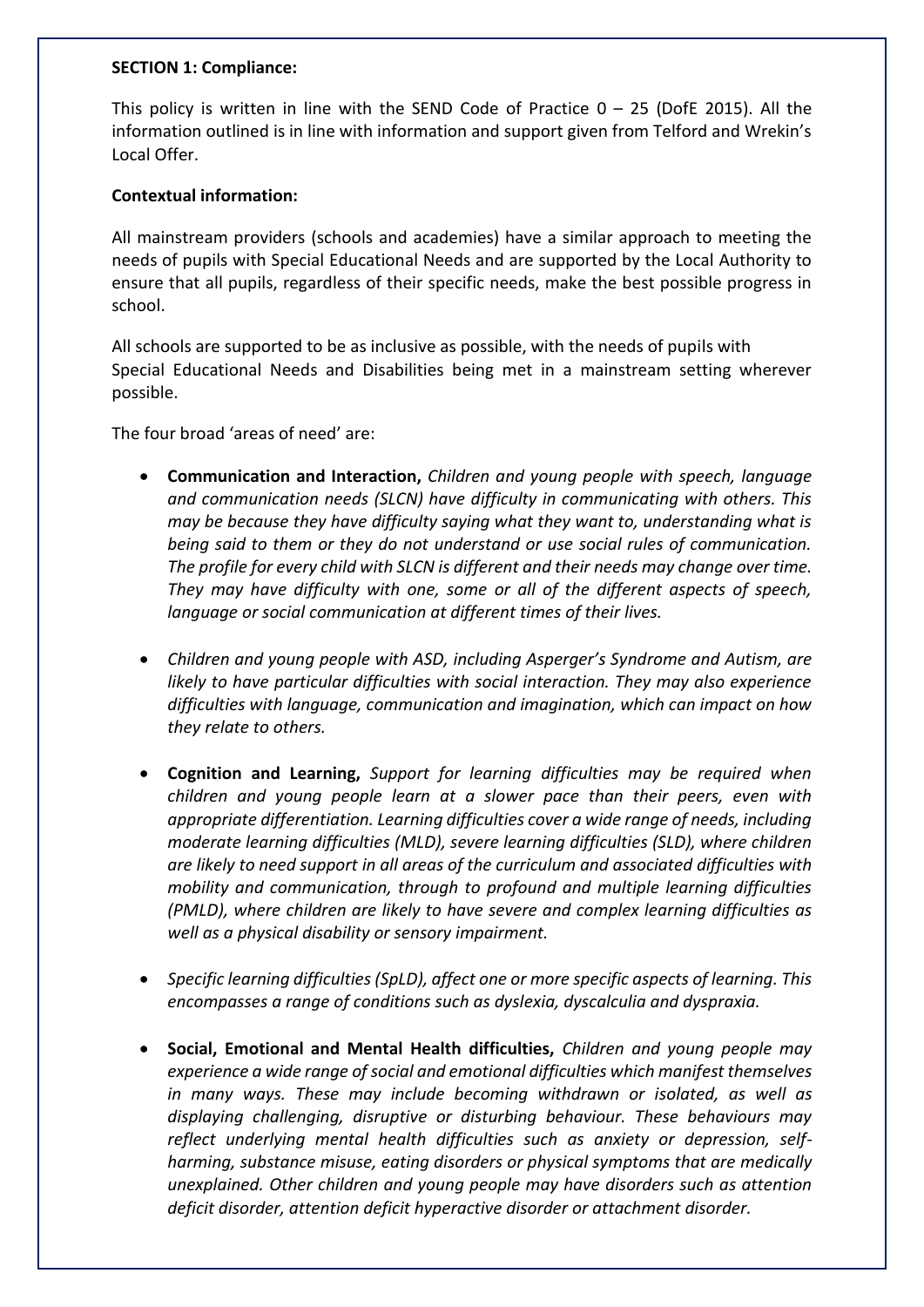- *Schools and colleges should have clear processes to support children and young people, including how they will manage the effect of any disruptive behaviour so it does not adversely affect other pupils.*
- **Sensory and/or Physical Needs,** *Some children and young people require special educational provision because they have a disability which prevents or hinders them from making use of the educational facilities generally provided. These difficulties can be age related and may fluctuate over time. Many children and young people with vision impairment (VI), hearing impairment (HI) or a multi-sensory impairment (MSI) will require specialist support and/or equipment to access their learning, or rehabilitation support. Children and young people with an MSI have a combination of vision and hearing difficulties. Information on how to provide services for deafblind children and young people is available through the Social Care for Deafblind Children and Adults guidance published by the Department of Health (see the References section under Chapter 6 for a link).*
- *Some children and young people with a physical disability (PD) require additional ongoing support and equipment to access all the opportunities available to their peers.*
- Some pupils are able to access the curriculum and learn effectively without additional educational provision. They have a disability but do not have a special educational need. For others, the impact on their education may be severe. Similarly, a medical diagnosis does not necessarily mean that a pupil has SEN. It depends on the impact the condition has on their educational needs.

# **The LA Local Offer**

The Children and Families Bill was enacted in 2014. From this date, Local Authorities and schools are required to publish and keep under review information about services they expect to be available for the children and young people with Special Educational Needs (SEN) aged 0-25. This is the 'Local Offer'.

## <http://www.telford.gov.uk/send>

The intention of the Local Offer is to improve choice and transparency for families. It will also be an important resource for parents in understanding the range of services and provision in the local area. Each school publishes a SEND offer as part of this. Our SEND report can be found on the school website

## **Our school's beliefs and values around SEND**

At Queenswood Primary school we believe every child is unique and that our entire school is enriched because of this.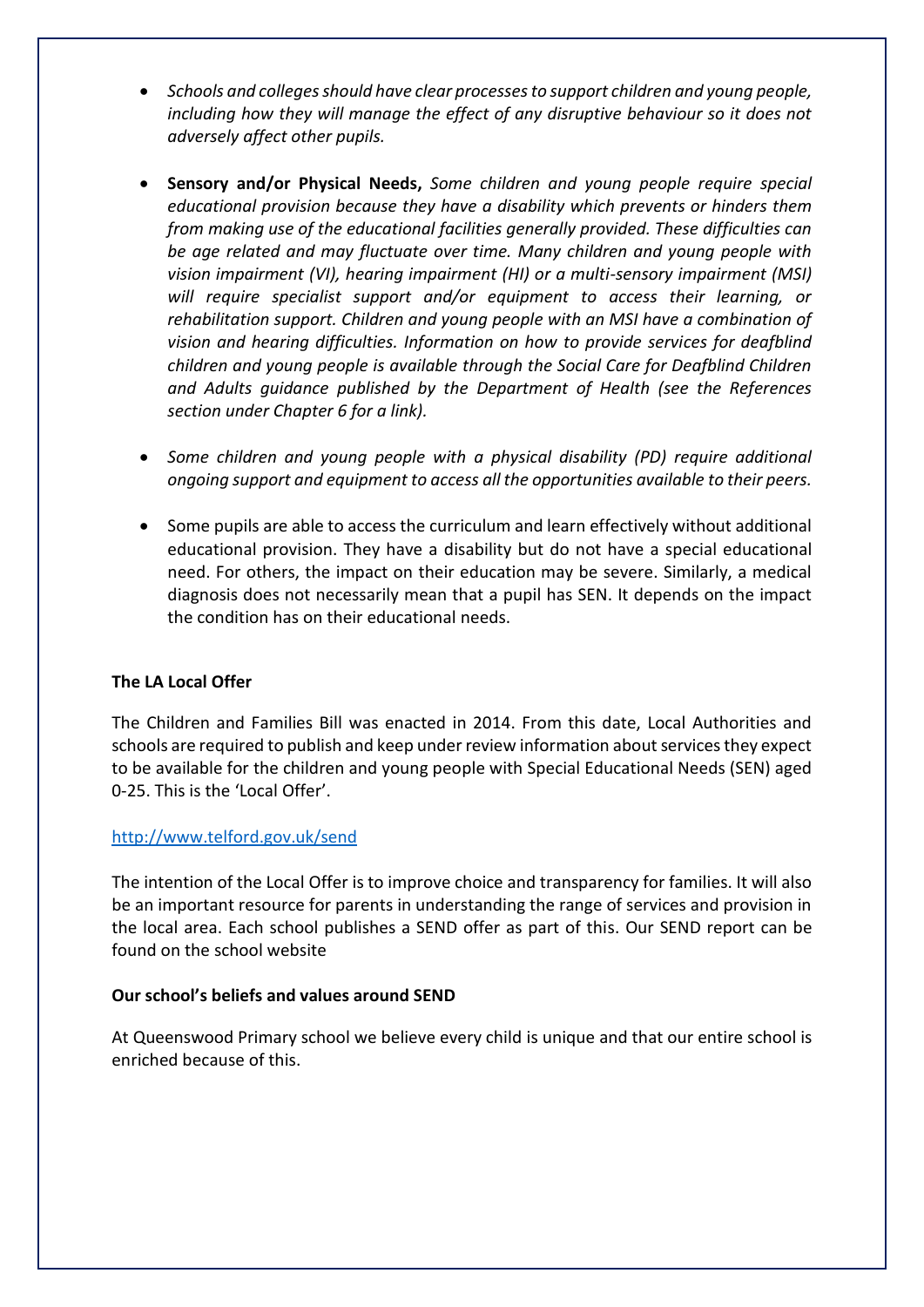## **Defining SEN**

We realise that not all pupils with disabilities have special educational needs and not all pupils with Special Educational Needs meet the definition of disability. This policy refers to those pupils who meet the definition outlined in the **SEND Code of Practice 2015.**

*A person has SEN if they have a learning difficulty or disability which calls for special educational provision to be made for him or her. At compulsory school age this means he or she has a significantly greater difficulty in learning than the majority of others the same age, or, has a disability which prevents or hinders him or her from making use of facilities of a kind generally provided for others of the same age in mainstream schools.*

Taken from 2015 SEND Code of Practice: 0 to 25 Years

## **SECTION 2: School Aim**

We aim to enable all children to achieve their potential and plan very carefully to support and challenge them to do so.

## **OBJECTIVES:**

- To identify, at the earliest possible opportunity, barriers to learning and participation for pupils with SEND.
- To ensure that every child experiences success in their learning and achieves their highest possible potential.
- To enable all children to participate in lessons fully and effectively.
- To value and encourage the contribution of all children to the life of the school
- To work in partnership with parents.
- To work with the Governing Body to enable them to fulfil their statutory monitoring role.
- To work closely with external support agencies, where appropriate, to support the need of individual pupils.
- To ensure that all staff have access to training and advice to support quality teaching and learning for all pupils.

## **SECTION 3: IDENTIFYING SPECIAL EDUCATIONAL NEEDS**

A pupil has SEN where their learning difficulty or disability calls for special educational provision, namely provision different from or additional to that normally available to pupils of the same age. Making higher quality teaching normally available to the whole class is likely to mean that fewer pupils will require such support. Such improvements in whole-class provision tend to be more cost effective and sustainable.

SEND Code of Practice Pg. 94 Section 6.15 (2015)

## **Progress and Monitoring**

Pupil progress meetings are scheduled into the staff meeting timetable allowing teachers to monitor progress and identify children requiring additional support. All teaching staff and senior leaders, monitor and review the progress of all children on an on-going basis. Staff use observations, evidence in books and tracking grids to monitor progress and achievement. As part of this, the needs of individual children within each class are monitored.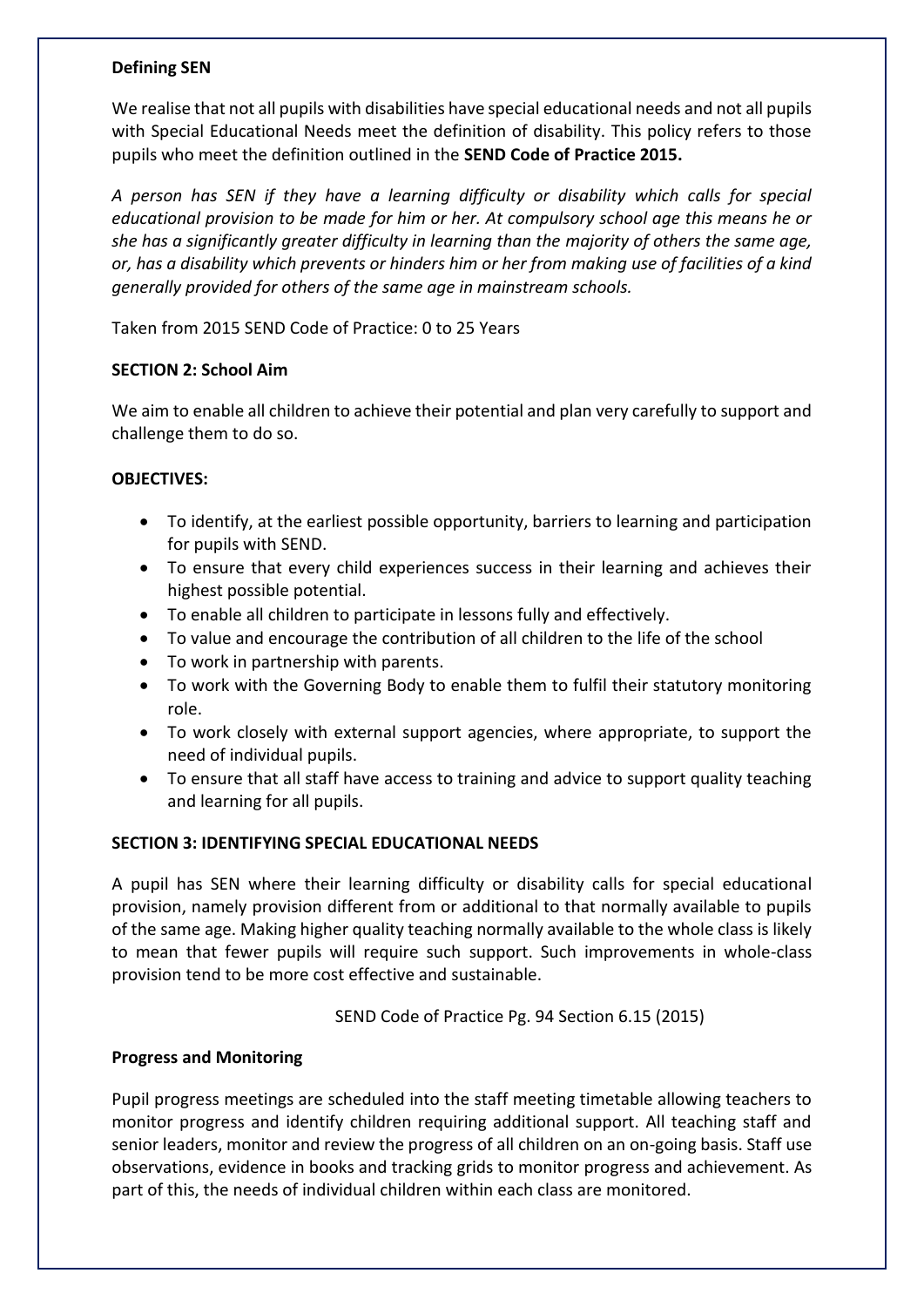As a school we are aware that there are many factors that are not SEN that can impact on a child's progress and attainment;

Disability (the Code of Practice outlines the "reasonable adjustment" duty for all settings and schools provided under current Disability Equality legislation – these alone do not constitute SEN)

- Attendance and Punctuality
- Health and Welfare
- Where English is an Additional Language
- Being in receipt of Pupil Premium Grant
- Being a Looked After Child
- Being a child of Serviceman/woman
- Changes in personal circumstances such as a bereavement etc.

We also recognise that children start school at different stages of development and require time to settle and for their 'readiness for learning' to develop. This is reflected in the differentiated expectations staff have and the tasks provided for the children to access.

Children with SEN are identified by one of three assessment routes all of which are part of the overall approach to monitoring progress of all pupils:

The progress of every child is monitored at termly pupil progress meetings. Where children are identified as not making progress, in spite of quality first teaching, they are discussed with the Head Teacher and SENCo and a plan of action is agreed.

Class teachers are continually aware of children's learning. If they observe that a child, as recommended by the 2015 Code of Practice, is making less than expected progress, given their age and individual circumstances, they will seek to identify a cause. This can be characterised by progress which:

- is significantly slower than that of their peers starting from the same baseline
- fails to match or better the child's previous rate of progress
- fails to close the attainment gap between the child and their peers

Parents sometimes ask us to look more closely at their child's learning. We take all parental requests seriously and investigate them all. Frequently, the concern can be addressed by quality first teaching or some parental support. Otherwise, the child is placed on our SEN register at **School Based Support (SBS)**.

Where it is deemed necessary, Individual provision maps are created for children who have been identified as, those who would benefit from a short term 'boost', or those who may have more specific learning needs. These working documents include targets and adjustments to provision including any interventions. These documents support the meeting of these targets and are evaluated to demonstrate progress over time. Children who, despite this level of support, are still causing concern are monitored more regularly and referred to relevant agencies where appropriate. At the end of the academic year class teachers pass on relevant information, including evaluated intervention and provision maps to the new class teacher.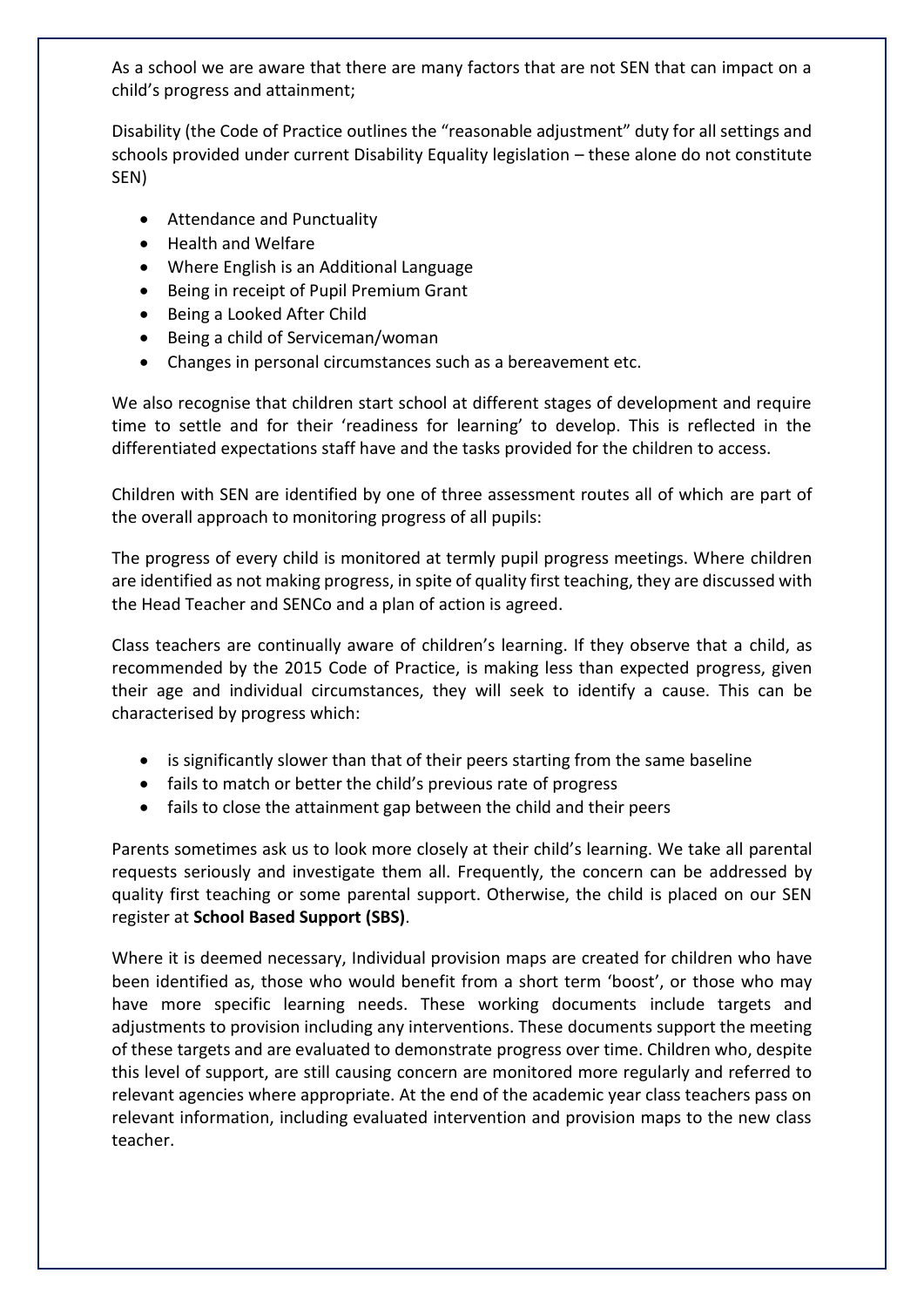## **Specialist Support**

Although the school can identify special educational needs, and make provision to meet those needs, we do not offer diagnosis; we can support with sign-posting and where appropriate make referrals to the relevant professionals. School may involve specialists at any point to advise them on early identification of SEN and effective support and interventions. Where a pupil continues to make less than expected progress, despite evidence-based support and interventions that are matched to the pupil's area of need, the school should consider involving specialists, including those secured by the school itself or from outside agencies. The pupil's parents will always be involved in any decision to involve specialists. The involvement of specialists and what was discussed or agreed should be recorded and shared with the parents and teaching staff supporting the child in the same way as other SEN support.

## **SECTION 4: A Graduated Approach to SEN Support**

Teachers are responsible and accountable for the progress and development of the pupils in their class, including where pupils access support from teaching assistants or specialist staff.

High quality teaching, differentiated for individual pupils, is the first step in responding to pupils who have or may have SEND; additional intervention and support cannot compensate for a lack of high quality teaching.

We regularly and carefully review the quality of teaching for all pupils, including those at risk of underachievement, through lesson observations, book looks and pupil progress meetings. Professional development opportunities are provided for staff to extend their knowledge and understanding of SEND and high quality teaching.

High quality first teaching and additional interventions are defined through our termly dialogue across the school. This helps us to regularly review and record what we offer EVERY child or young person in our care and what we offer additionally. These discussions also serve to embed our high expectations among staff about quality first teaching and the application of a differentiated and personalised approach to teaching and learning.

Underpinning ALL our provision in school is the **graduated approach** cycle of: APDR (Assess, Plan, Do, Review).

All teachers are responsible for every child in their care, including those with special educational.

We believe that all children learn best with the rest of their class. Our aim is for all children to be working independently, in class, at the cusp of their potential. Children with SEN and disabilities are entitled to be taught by their teacher, not always by a TA. Teachers aim to spend time each day working with all children with SEN, individually or as part of a group.

When allocating additional TA support to children, our focus is on outcomes, not hours: we aim to put in sufficient support to enable the child to reach their challenging targets, but without developing a learned dependence on an adult.

**Wave 1** – Quality first teaching General Provision for all children

**Wave 2** – Enhanced Group Support for those just below national age-related expectation, need a 'boost' to 'catch up', not necessarily identified as SEN.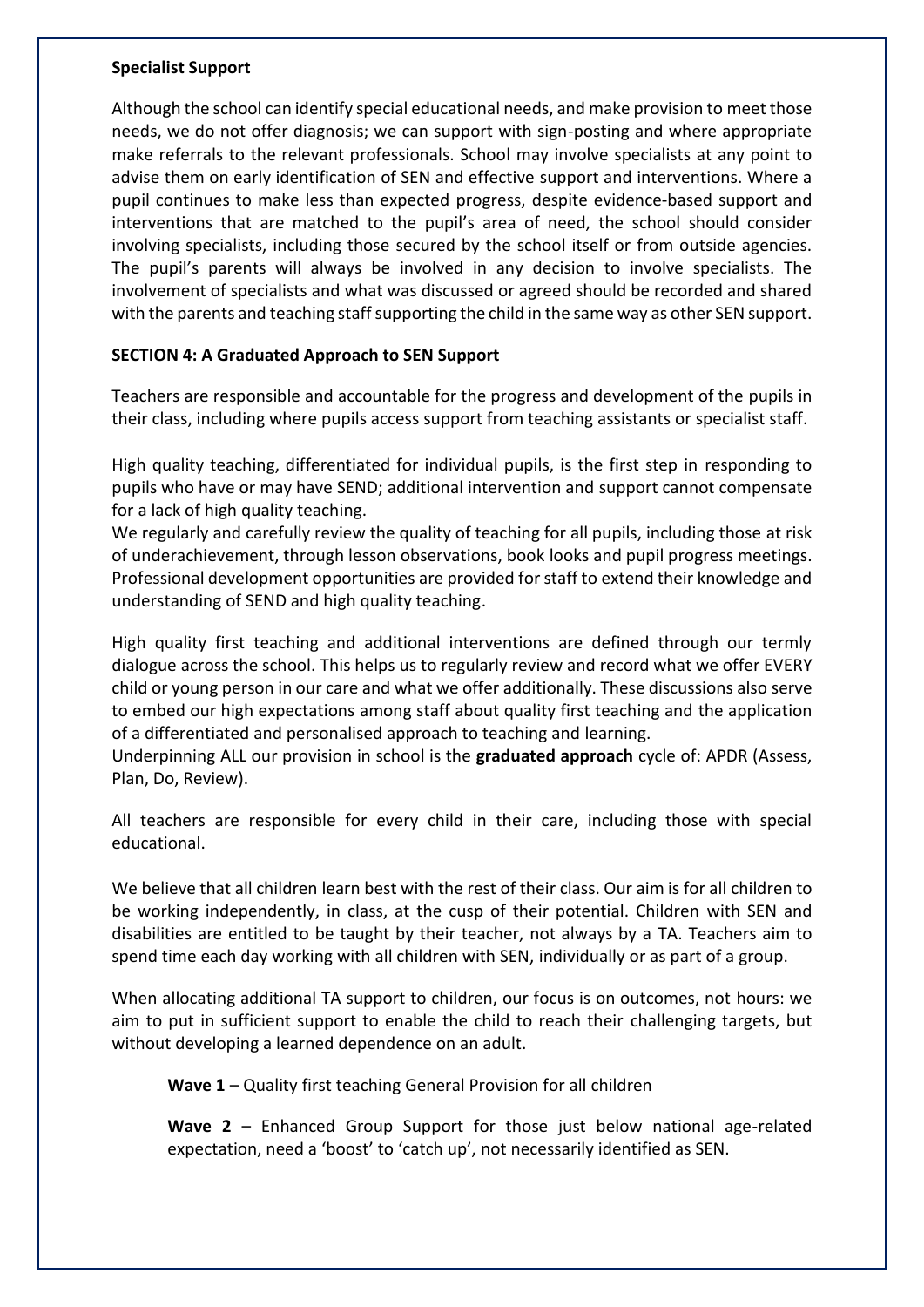**Wave 3** - Additional SEN Support Higher Need for those who despite wave 2 intervention require further intervention or it is felt wave 2 not appropriate due to specific need

#### **Interventions and provision**

The SENCo works closely with class teachers to identify concerns and develop strategies for supporting pupils either one to one or in small groups.

Intervention groups are used consistently throughout school for targeting children with areas of concern such as gross and/or fine motor maths, reading and writing. If parents have a concern they are welcome to discuss this at any time, initially with the class teacher and then with the SENCo.

## **Working with Parents and Children**

We aim to have good and informative relationships with all of our parents. If a child is experiencing difficulties, parents will be informed either at parent meetings, during the Autumn and Spring terms, or during informal meetings to discuss the child's progress. It shouldn't come as a surprise to a parent to learn that their child is being identified as having SEN. If a parent has any questions about their child's progress they can also make an appointment to see the class teacher and discuss their concerns as they arise.

Once a child has been identified as having SEN, the class teacher will invite the parents to discuss this.

## **Paperwork for children with SEND**

Children with SEND will have an individual provision map that records additional provision including interventions; or recommendation from other professionals involved (e.g. Speech and language therapy) who may have worked with them. This is completed by the class teacher and shared with the child and parent at consultations. The information may be updated during the year, e.g. half termly or at progress meetings, alongside the pupil's provision map.

The provision map outlines challenging **SMART (specific, measurable, achievable, relevant, time bound)** targets for the child to achieve in a term, together with the personalised provision (which may be 1-1 or in a small group) put in place to enable the child to achieve these targets.

## **Moving to an EHCP (Education, Health and Care Plan)**

If children fail to make progress, in spite of high quality, targeted support at SBS, we may apply for the child to be assessed for an EHC Plan.

If the application for an EHC Plan is successful, a member of the Local Authority will call a meeting for parents, the child and the school together with any health or social care professionals who are involved with the family. The meeting will record the child's strengths, their dreams and aspirations as well as the barriers they face. Following the meeting, the LA will produce the EHC Plan which will record the decisions made at the meeting.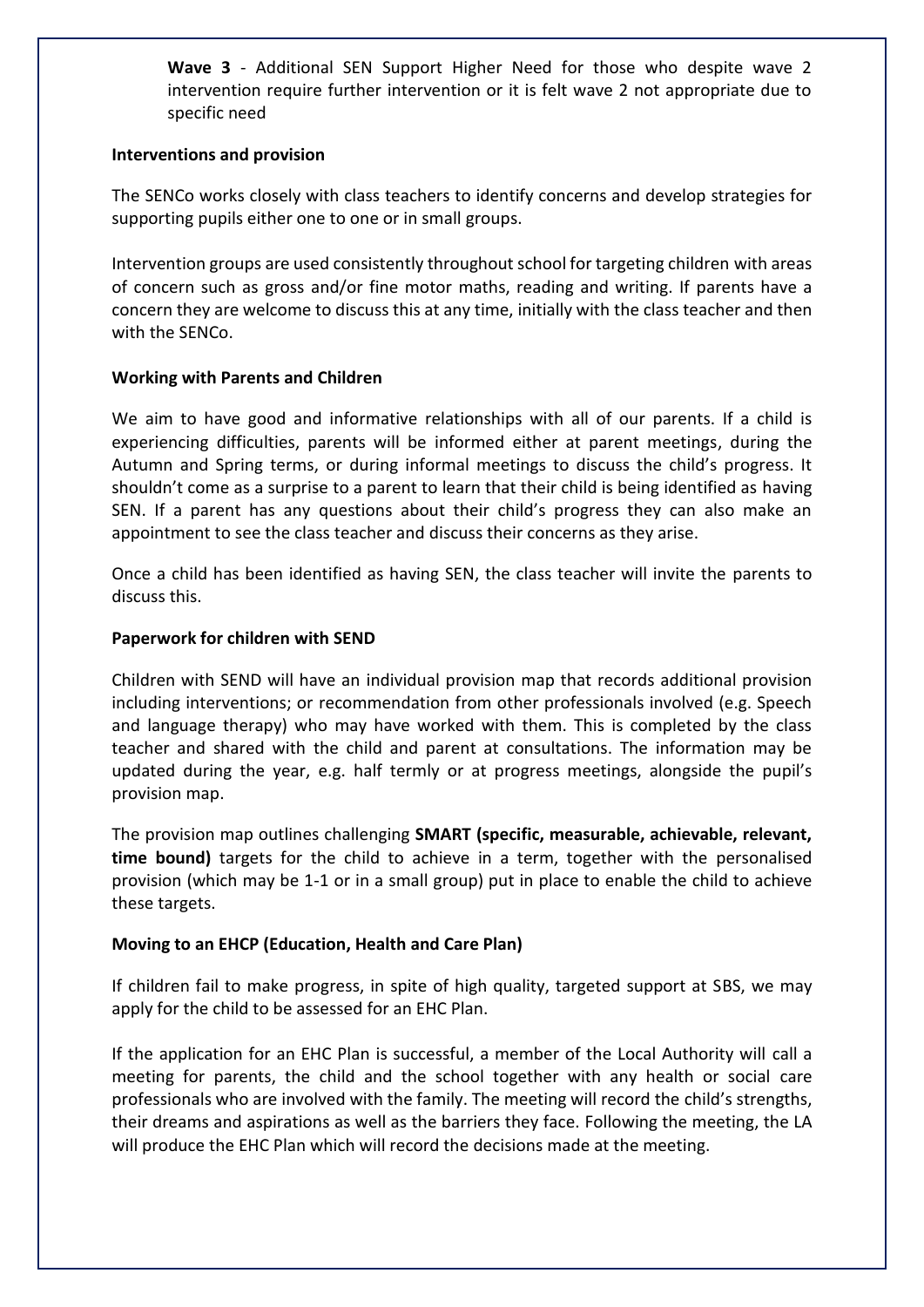Annually, a Pupil plan is used to record information pertinent to that child, such as their strengths and interests, what they enjoy about school, what they find hard and what helps them to achieve. Progress is recorded and short-term targets for the next 12mths are set.

# **Staff Expertise**

Staff training needs are identified and planned for in response to our pupil needs and our anticipatory duty. In order to maintain and develop the quality of teaching and provision to respond to the strengths and needs of all pupils, all staff are encouraged to undertake training and development. All teachers and support staff undertake induction on taking up a post and this includes a meeting with the SENCo to explain the systems and structures in place around the school's SEND provision and practice and to discuss the needs of individual pupils. The school's SENCo regularly attends the Local Authority SENCO network meetings in order to keep up to date with local and national updates in SEND. Below offers an overview of current staff training:

- Mrs Alison Melville SENCO Holds a Post Graduate Certificate in SEN and Inclusion, also known as the National qualification for Special Educational Needs Co-ordinators.
- Miss Kayleigh Vincent is the school's lead professional for Future in Mind Promoting, protecting and improving our children and young people's mental health and wellbeing.
- Miss Kayleigh Vincent Qualified as an ELSA (Emotional Literacy Support Assistant)

The staff at Queenswood Primary School have experience in working with lots of different children with specific learning or behavioural needs. Many of our staff have attended a wide variety of courses, received training or worked with the relevant agencies, in the following areas:

Child Protection and Safeguarding

Epi-pen training

First Aid

Diabetes awareness training

ELKLAN

Autism

Attention Deficit Hyperactivity Disorder

Behaviour management

MAPA - Managing Actual and Potential Aggression

Attachment disorder

In addition, we welcome outside agencies to come in and support us both in class and in staff training such as:

Health Visitors

School Nurse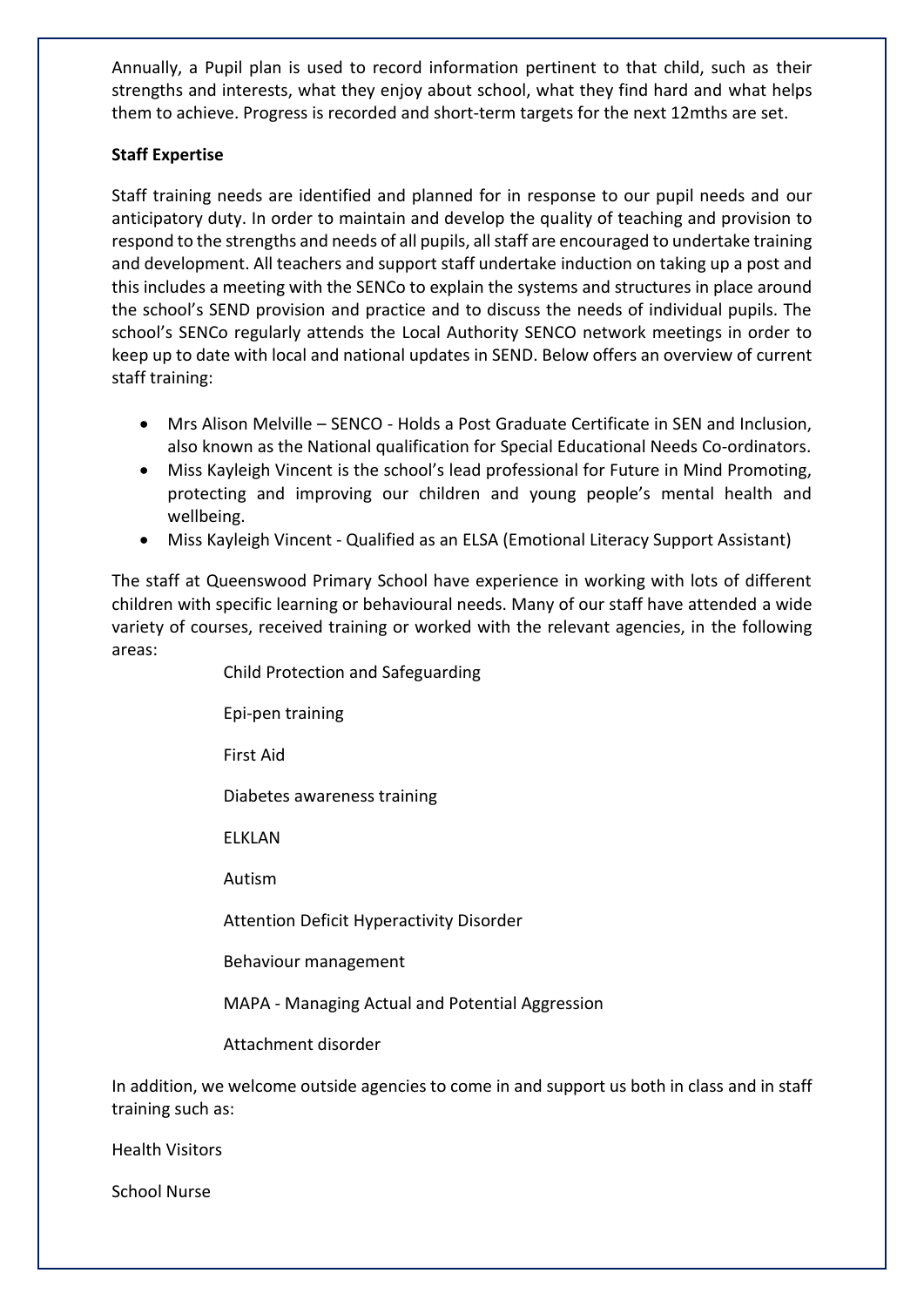Speech therapy

Physiotherapy

Occupational therapy

Children and Adolescent Mental Health services

Learning Support Advisory Teacher

Educational Psychologist

Sensory Inclusion services

Behaviour Support team

Outreach support

## **SECTION 5: CRITERIA FOR EXITING THE SEN REGISTER/RECORD**

If it is felt that children are making progress, which is sustainable, then they may be taken off the SEND register. If this is the case then the views of the teacher, SENCO, pupil and parents need to be taken into account, as well as that of any other professionals involved with the child. If it is agreed by all to take the pupil off the SEND register, then all records will be kept until the pupil leaves the school (and passed on to the next setting). The pupil will continue to be monitored through the schools monitoring procedures, such as pupil progress meetings. If it is felt that the pupil requires additional assistance, then the procedures set out in this policy will be followed.

## **SECTION 6: SUPPORTING PUPILS AND FAMILIES**

For further information about what is available locally please visit the earlier link for the Telford and Wrekin local offer. Here you will find signposting for other agencies that support families and pupils. It includes information about how Telford aims to support children through education, health and social care.

## **Admissions**

All applications to the school must be made through Telford and Wrekin. Parents and children are always welcome to visit the school and we will try our best to accommodate your visits as quickly as possible, just contact the school office to book an appointment.

## **Transition**

Pupils with additional needs who join our school either at the beginning of the year or during the academic year will be supported, as appropriate, so that a successful transition is achieved. The school works together with the Local Authority where a child is starting our school with a statement of Special Educational Needs to ensure that they are appropriately supported in conjunction with parents.

Prior to transition the SENCo arranges SEN transition meetings with key secondary school staff such as Year 7 Transition Co-ordinators and Inclusion Managers. There is good communication between the secondary schools, our Year 6 teachers and our SENCo. Staff from the secondary schools visit our school and meet with the children in Year 6. The Year 6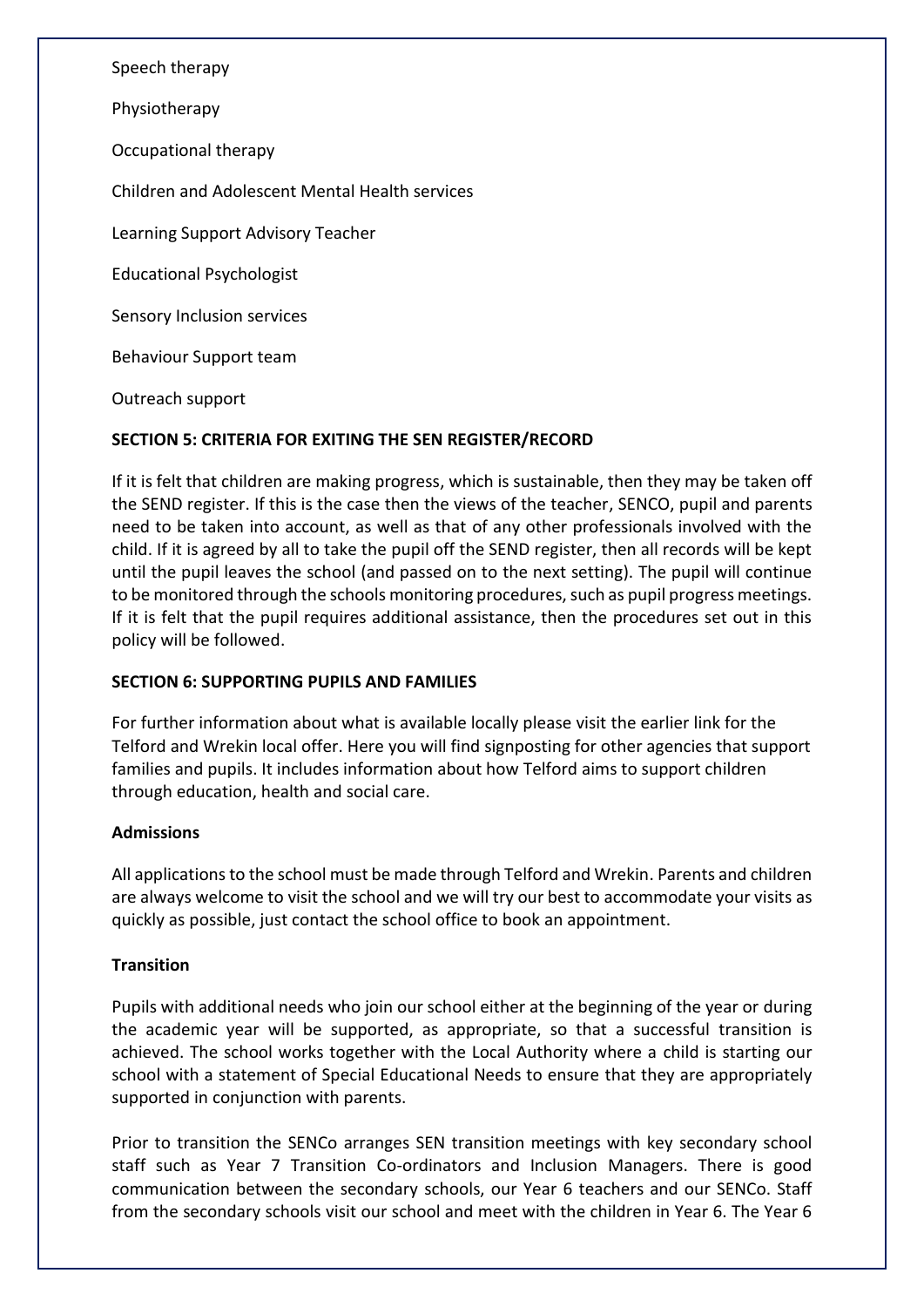children visit secondary school for transition days. Where it is appropriate extended transition sessions can be arranged to ensure a successful transition. A child's SEND records are transferred to the secondary school.

# **SECTION 7: SUPPORTING PUPILS AT SCHOOL WITH MEDICAL CONDITIONS**

The school recognises that pupils at school with medical conditions should be properly supported so that they have full access to education, including school trips and physical education. Some children with medical conditions may be disabled and where this is the case the school will comply with its duties under the Equality Act 2010. Some may also have special educational needs (SEN) and may have a statement, or Education, Health and Care (EHC) plan which brings together health and social care needs, as well as their special educational provision and the SEND Code of Practice (2015) is followed.

For further information please refer to our Intimate Care policy via the link below.

<http://www.queenswood.org.uk/media/16483/intimate-care-policy-2020-covid-update.doc>

# **SECTION 8: MONITORING AND EVALUATION OF SEND - ROLES AND RESPONSIBILITIES**

Provision for pupils with SEND is a matter for the school as a whole. The board of governors, in consultation with the Headteacher, has a legal responsibility for determining the policy and provision for pupils with special educational needs. It maintains a general overview and has an appointed representative who takes particular interest in this aspect of the school.

Mrs Melville - the SENCo reports to the Governors every term to inform them about the progress of children with special educational needs or disabilities; this report does not refer to individual children and confidentiality is maintained at all times.

Mrs Stephens is the Governor responsible for special educational needs and meets regularly with the SENCo. She also reports to the Governors to keep them informed. The Governors agree priorities for spending within the special educational needs budget with the overall aim that all children receive the support they need in order to make progress.

## **Governors will ensure that:**

- The necessary provision is made for any pupil with SEND.
- All staff are aware of the need to identify and provide for pupils with SEND.
- Pupils with SEND join in school activities alongside other pupils, so far as is reasonably practical and compatible with their needs and the efficient education of other pupils.
- We are meeting the learning needs of individual pupils'.
- They have regard to the requirements of the Code of Practice for Special Educational Needs (2014).
- Parents are notified if the school decides to make SEND provision for their child they are fully informed about SEND issues, so that they can play a major part in school selfreview.
- They set up appropriate staffing and funding arrangements, and oversee the school's work for SEND.

## **The Head Teacher is responsible for:**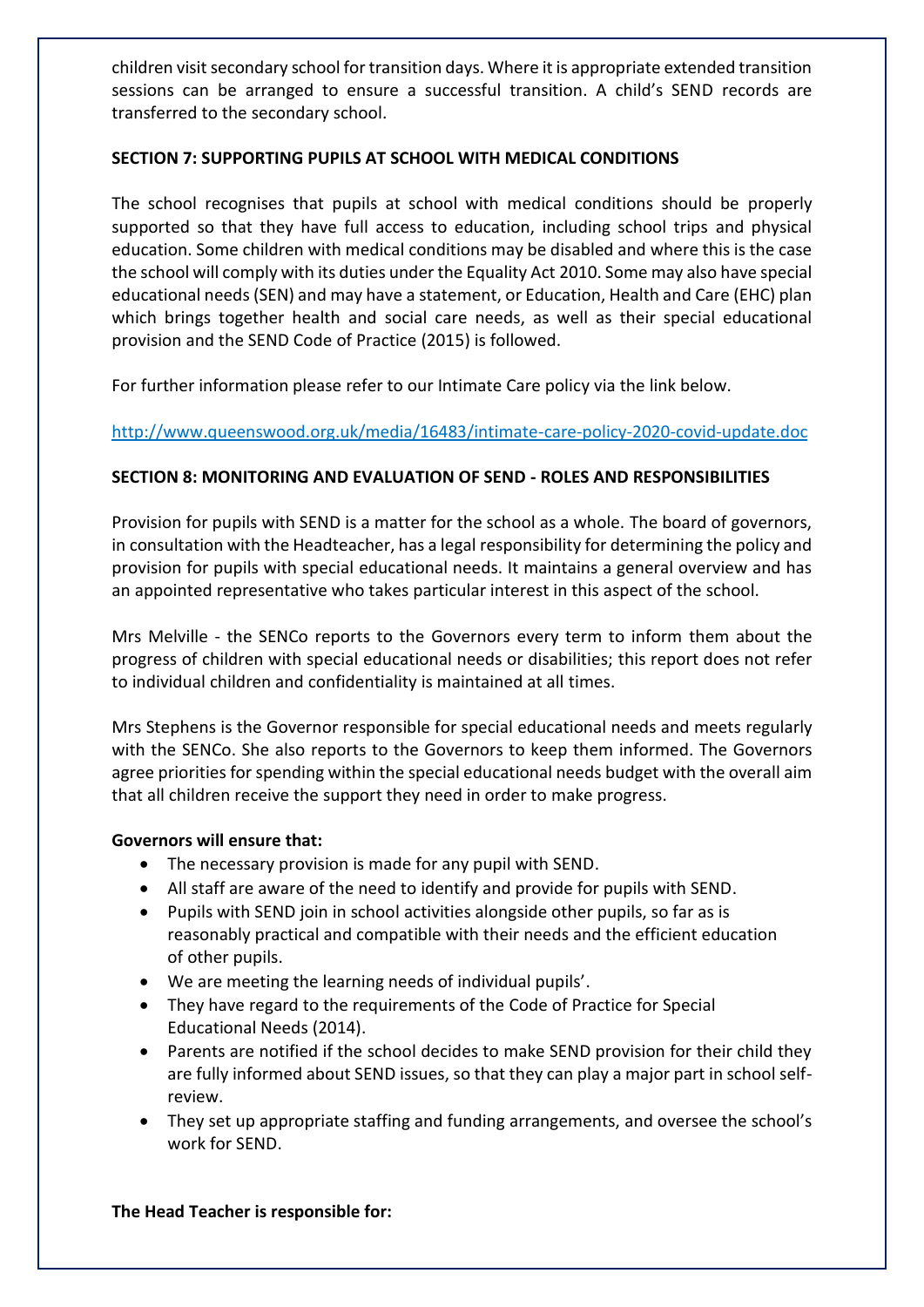- The management of all aspects of the school's work, including provision for pupils with special educational needs.
- Keeping the governing body informed about SEND issues.
- Working closely with the SENCo.
- The deployment of all special educational needs personnel within the school monitoring and reporting to governors about the implementation of the schools' SEND policy and the effects of inclusion policies on the school as a whole.

# **The special educational needs co-ordinator (SENCo) is responsible for:**

- Overseeing the day to day operation of the school's SEND policy.
- Co-ordinating the provision for pupils with special educational needs ensuring that an agreed, consistent approach is adopted.
- Liaising with and advising other school staff.
- Helping staff to identify pupils with special educational needs.
- Carrying out assessments and observations of pupils with specific learning needs.
- Supporting class teachers in devising strategies, drawing up Individual Provision Maps (IPM's).
- Setting targets appropriate to the needs of the pupils, and advising on appropriate resources and materials for use with pupils with special educational needs and on the effective use of materials and personnel in the classroom.
- Liaising closely with parents of pupils with SEND alongside class teachers, so that they are aware of the strategies that are being used and are involved as partners in the process.
- Liaising with outside agencies, arranging meetings and providing a link between these agencies, class teachers and parents.
- Maintaining the school's SEND register and records.
- Assisting in the monitoring and evaluation of progress of pupils with SEND, through the use of existing school assessment information, e.g. class-based assessments/records, end of year tests, SATs, etc.
- Contributing to the in-service training of staff.
- Liaising with the SENCo's in receiving schools and/or other primary schools to help provide a smooth transition from one school to the other.

# **Class teachers are responsible for:**

- Providing high quality teaching for all children.
- Assessing pupil's needs and planning appropriate adjustments, interventions and support to match the outcomes identified for the pupil (in liaison with the SENCo, parents and pupil).
- Regularly reviewing the impact of these adjustments, interventions and support.
- Including pupils with SEND in the classroom, through providing an appropriately differentiated curriculum.
- Retaining responsibility for the child, including working with the child on a daily basis.
- Making themselves aware of the school's SEND policy and procedures for identification, monitoring and supporting pupils with SEND.
- Directly liaising with parents of children with SEND.

**TAs should:**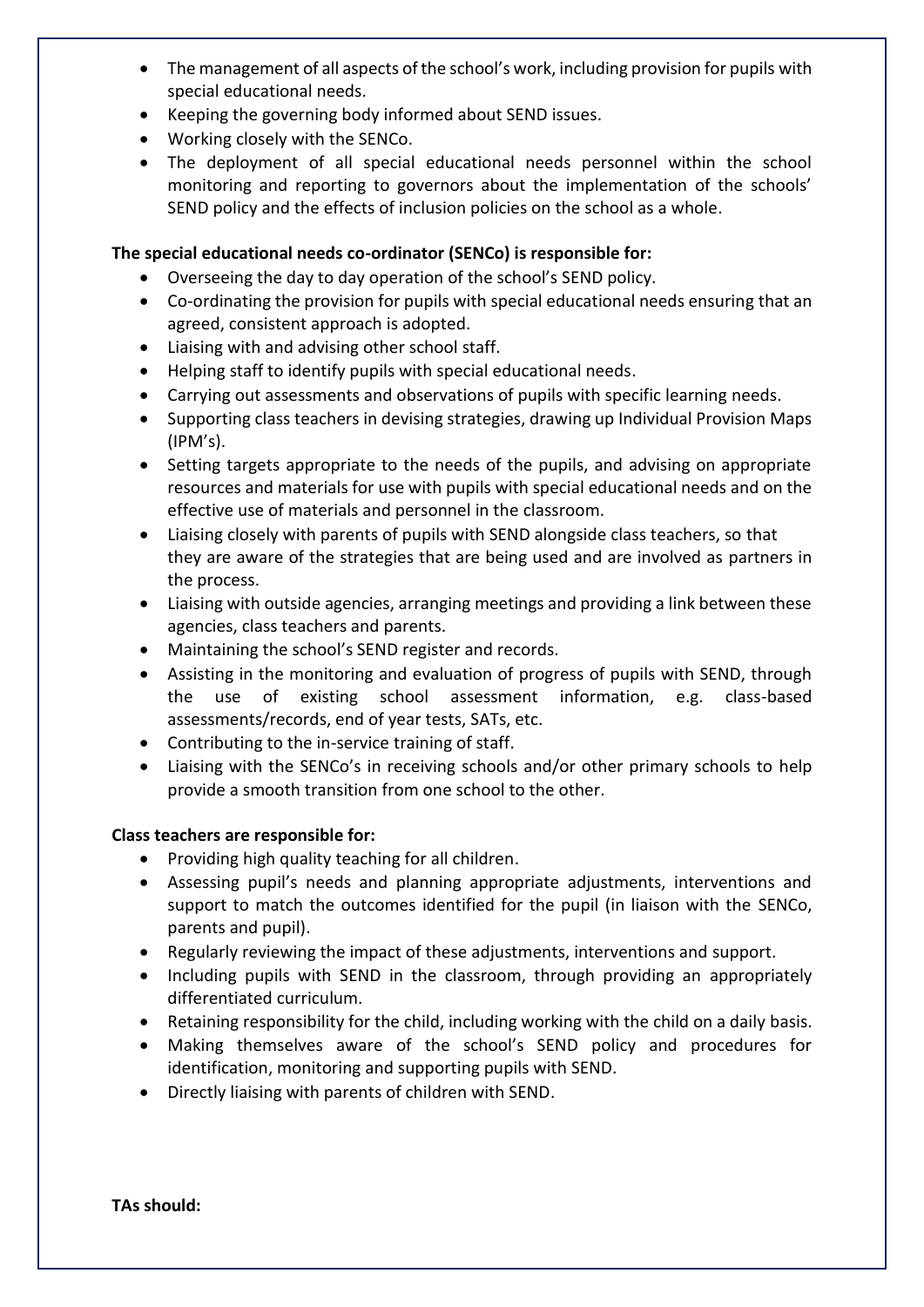- Be fully aware of the school's SEND policy and the procedures for identifying, assessing and making provision for pupils with SEND.
- Use the school's procedure for giving feedback to teachers about pupils' progress.
- TAs work as part of a team with the SENCo and the teachers supporting pupils' individual needs and ensuring inclusion of pupils with SEND within the class.
- They play an important role in implementing Pupil Profiles and monitoring progress.

# **SECTION 9: STORING AND MANAGING INFORMATION**

SEN documents are stored in line with a school policy on Information Management (this includes information on how long to store documents, when they should be destroyed, what should be kept, where, etc.) and in line with our Privacy Notice policy. For Further information please refer to our Data Protection and GDPR page of our website via the link below

<http://www.queenswood.org.uk/media/24312/data-protection-policy.pdf>

# **SECTION 10: REVIEWING THE POLICY**

This policy is reviewed annually.

## **SECTION 11: ACCESSIBILITY**

Adaptations to the curriculum teaching and Learning Environment. Queenswood school is on two levels. Corridors are wide, we have an easy access toilet, hoist and changing facilities. Other adaptations to the physical environment will be made, as appropriate, to accommodate children with disabilities.

All of our classrooms are inclusion-friendly: we aim to teach in a way that will support children with tendencies towards dyslexia, dyspraxia, ASD etc. This is good practice for all children but is vital for those who particularly need it. All of our children access the full National Curriculum, and we recognise achievement and expertise in all curricular areas. As part of normal class differentiation, curriculum content and ideas can be simplified and made more accessible by using visual, tactile and concrete resources.

## **Access to extra-curricular activities:**

All of our children have equal access to school clubs which develop engagement with the wider curriculum. Where necessary, we make accommodation and adaptation to meet the physical and learning needs of our children. Class trips are part of our curriculum and we aim for all children to benefit from them. No child is excluded from a trip because of SEN, disability or medical needs.

For further information, please follow the link below to our Accessibility Plan and Equality Policy

<http://www.queenswood.org.uk/media/24311/accessibility-plan-july-2018.pdf>

<http://www.queenswood.org.uk/media/12840/equalities-policy-2020.docx>